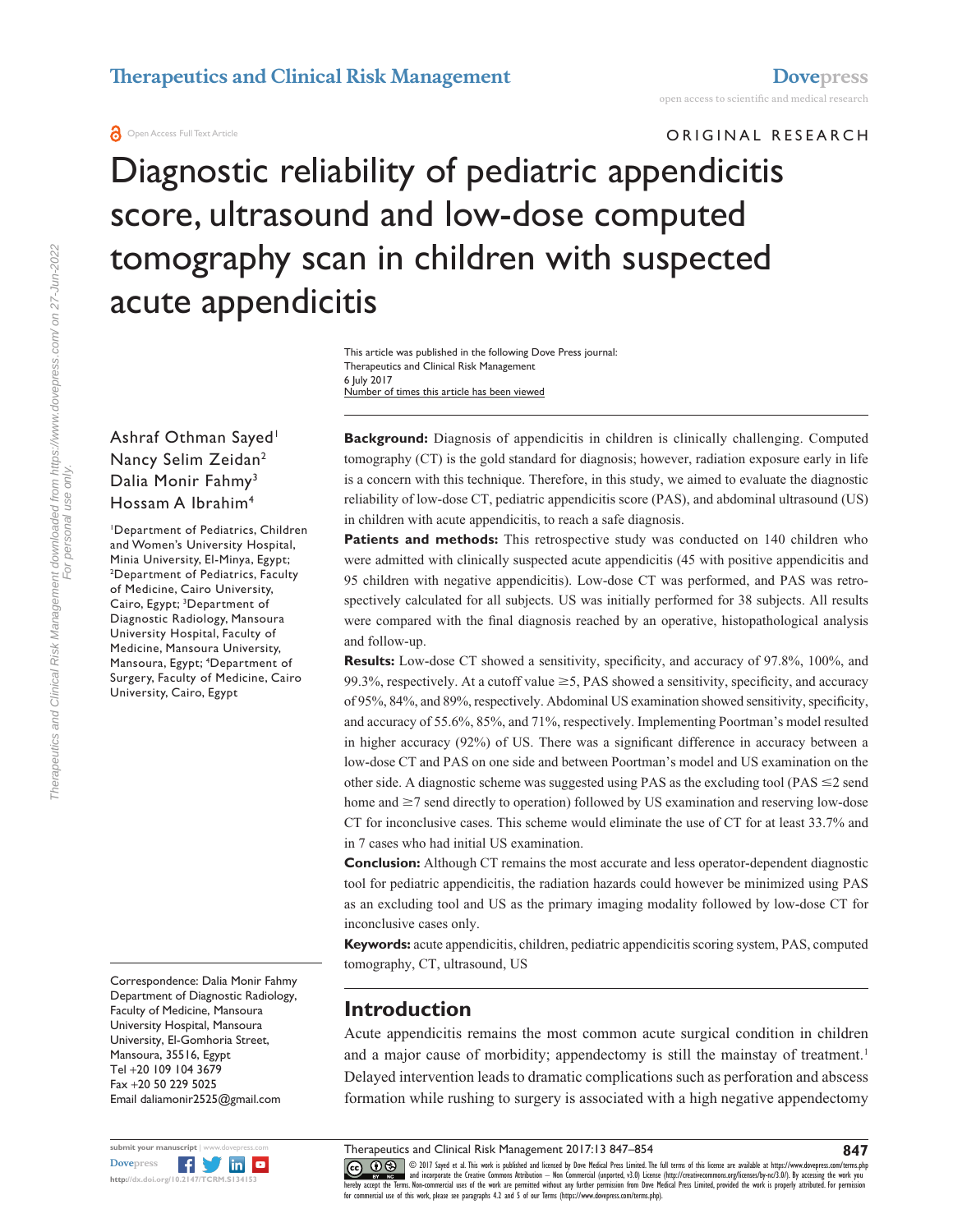of up to 15%–30%.2 Diagnosis of appendicitis in children is challenging, not only because there are so many other nonsurgical conditions that mimic appendicitis,<sup>1</sup> but also because there are difficulties in communication and examination.<sup>3</sup>

In many hospitals, including ours, pelvic–abdominal computed tomography (CT) is considered the gold standard diagnostic tool for the diagnosis of appendicitis in children owing to its high sensitivity and specificity.4 CT scan has certainly saved a significant number of patients from undergoing unnecessary surgeries but has also caused unnecessary radiation exposure in them. Recent studies have reported that the risk of radiation exposure early in life is up to 25 mSv per study, which has raised concern regarding the increased incidence of cancer in pediatric patients.<sup>5,6</sup> Another study predicted that approximately 29,000 future cancer cases will be linked to CTs performed in the year 2007, with the largest proportion coming from pelvic-abdominal scans.<sup>7</sup> Therefore, in order to decrease radiation exposure, several protocols of modified technical parameters (tube voltage, tube current, and slice thickness) have been implemented.<sup>8</sup>

Graded compression abdominal ultrasound (US) is a widespread bedside examination tool which costs less than CT and poses no radiation hazards but has low sensitivity and is operator-dependent. Pediatric appendicitis score (PAS) is a commonly cited appendicitis clinical scoring system that was developed specifically for children by Samuel.<sup>9</sup> To our knowledge, there are no previously published studies that investigated PAS performance in comparison to abdominal US and low-dose CT in our region.

Therefore, we aimed to evaluate the diagnostic reliability of low-dose CT, PAS, and abdominal US examination in children with suspected acute appendicitis, in order to reach a safe diagnosis with less radiation hazard.

# **Subjects and methods** Design and study population

This is a retrospective cross-sectional study conducted over 18 months from March 2015 to September 2016 at a major urban institution. Ethical approval from the Ethic Committee of Dar Al-Shifa Hospital was obtained for this study. The committee waived the need for an informed patient consent (from parent or guardian) owing to the retrospective nature of the research and as it did not seem to jeopardize patient confidentiality, privacy, or safety.

## Inclusion criteria

**848**

All children of both sexes between the age of 4 and 18 years who were admitted with clinically suspected acute appendicitis were included in this study.

## Exclusion criteria

Children aged below 4 or above 18 years at the time of operation, or with incomplete medical records, or those who underwent appendectomy incidentally, or with chronic abdominal pain were excluded from this study.

## Result comparison with final diagnosis

The PAS and imaging (CT and US) results were compared with the final diagnosis reached by surgery and histopathological analysis or by follow up.

## Clinical and laboratory assessment

The following data were collected from the automated and nonautomated medical records in the hospital: age, gender, duration of abdominal symptoms (days), and weight (kg).

PAS values were calculated retrospectively for each patient according to the original PAS definition.<sup>9</sup> The 8 components of PAS are as follows: fever, anorexia, nausea/ vomiting, migration of the pain to the right lower quadrant (RLQ), tenderness on light palpation of RLQ, cough/ percussion/heel tapping tenderness at the RLQ, leukocytosis, and polymorphonuclear neutrophilia; all components of PAS were scored 1 point, except, right quadrant tenderness and cough/percussion/heel tapping tenderness were scored 2 points (Table 1). Clinical assessment was performed by licensed pediatricians in the emergency room upon the initial admission of the patients.

# Radiological imaging

## Computed tomography

All subjects (n=140) included in this study had CT examination of the abdomen and pelvis, which was performed after fasting for at least 4 hours prior to scanning. Our protocol included intake of 1,000 mL of oral contrast solution (nonionic) over a period of 90 min, followed by pre- and postcontrast phase (venous). However, in certain circumstances, such as severe vomiting or urgent cases that were planned for

| Table I Components of pediatric appendicitis score |  |  |  |
|----------------------------------------------------|--|--|--|
|----------------------------------------------------|--|--|--|

| Signs/symptoms                                  | Point<br>value |  |
|-------------------------------------------------|----------------|--|
| Nausea/emesis                                   |                |  |
| Anorexia                                        |                |  |
| Migration of pain to RLQ                        |                |  |
| Low-grade fever ( $\geq$ 38.0 $^{\circ}$ C)     |                |  |
| RLQ tenderness on light palpation               | າ              |  |
| Cough/percussion/heel tapping tenderness at RLQ | 7              |  |
| Leukocytosis $(>10,000/\text{mm}^3)$            |                |  |
| Left shift $($ >75% neutrophilia)               |                |  |
| Total                                           | 10             |  |

**Abbreviation:** RLQ, right lower quadrant.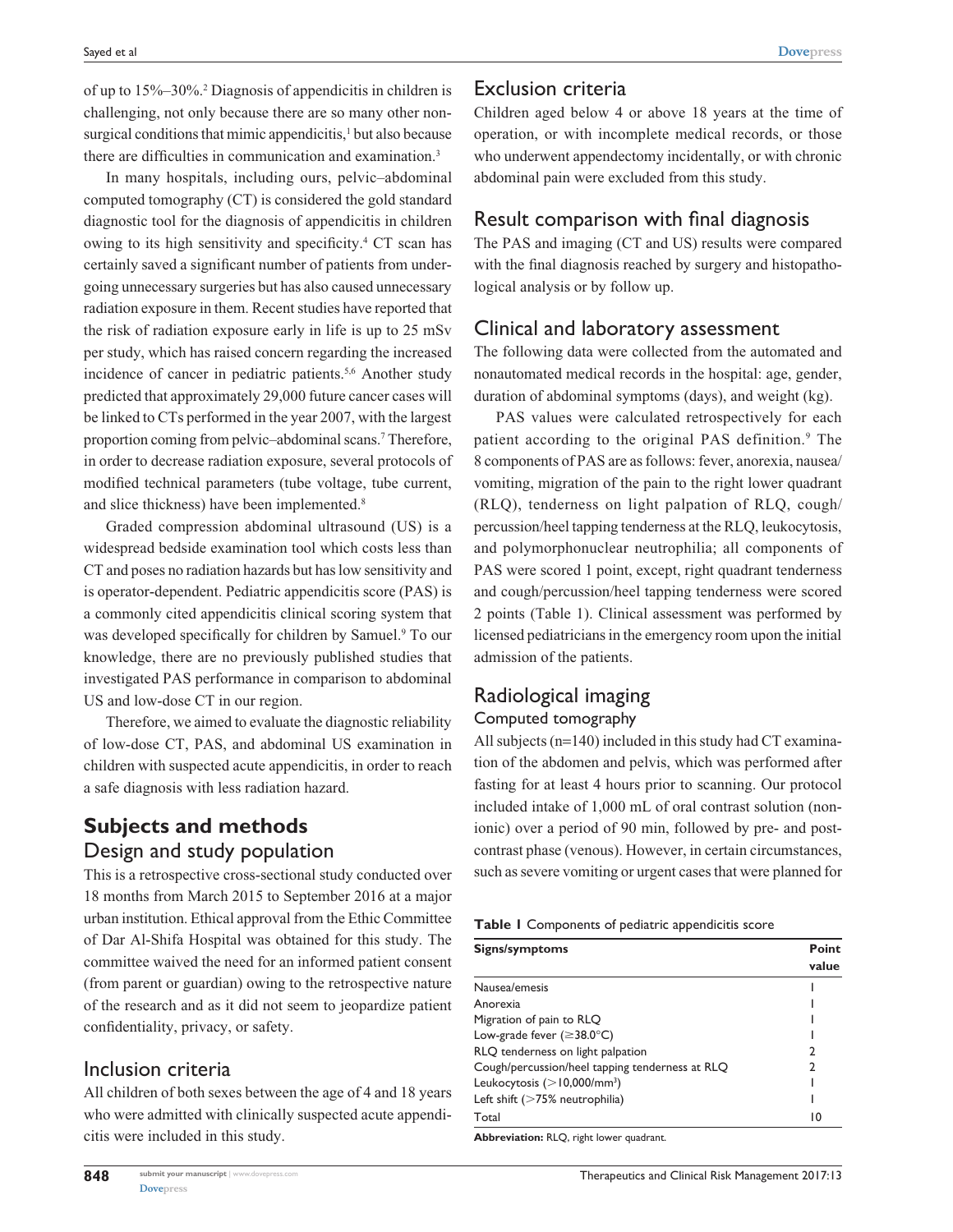operation soon after CT scan, oral intakes of contrast were eliminated from our protocol.

CT scan was performed using a Siemens SOMATOM defined Flash dual source 128 multi-detector scanner (Siemens Medical Solutions, Forchheim, Germany): tube voltage, 100 kVp; tube current, 87/190 MA; slice thickness, 6 mm; and 40 mL Xenetix® (Guerbet, Gorinchem, the Netherlands) at 4 m/s. Postcontrast scan was performed 60 s after intravenous injection of Xenetix 350. The low-dose technique was implemented and a size-specific dose estimate (SSDE), an approximation of absorbed dose incorporating patient diameter, and effective dose (ED) was calculated for each scan.

## Image analysis

CT images were reviewed by a senior radiologist (DF) with 15 years' experience in abdominal imaging, who was blinded to the clinical findings and laboratory results. The criteria for diagnosis of acute appendicitis included the following: swollen appendix (outer diameter exceeding 6 mm) with or without fecolith, enhanced walls, and peri-appendiceal strands. The signs of perforation included the following: free intra-peritoneal air and excess peri-appendiceal, pelvic, or abdominal fluid. CT findings were interpreted as negative if an appendix was not visualized, had an outer diameter of less than 6 mm, and had absence of peri-appendiceal strands.

## Ultrasound examination

All US examinations were performed using a curved 3.5–5.0 MHz array and a linear 6 MHz array (ultrasound machine GE volusone E8 and E10). The criteria for diagnosis of acute appendicitis were as follows: local transducer tenderness, noncompressible appendix, a thickened appendix (diameter greater than 6 mm), presence of an appendicoliths, peri-appendiceal fat infiltration, and free fluid adjacent to the appendix. In addition to a routine abdominal and pelvic US, all ultrasound examinations were performed in our institution by licensed general radiologists with at least 5 years' experience.

## Operative and histopathological analysis

Surgery was performed by a consultant general surgeon with more than 20 years' of experience. The existence of polymorphonuclear leukocytes, lymphocytes, or plasma cells in appendiceal biopsy was considered positive for appendicitis.

Negative appendectomy was defined as, 1) an operation with a preoperative diagnosis of appendicitis, and 2) absence or minimal acute inflammatory cells in the case of appendectomy, or normal appearance of the appendix.

#### Follow-up

Patients who had a stable clinical condition and with a negative CT scan for appendicitis were sent home and received a follow-up phone call after 1 week to assess their condition and cessation of symptoms. Patients, who had other diseases that caused acute abdominal pain other than appendicitis, discovered by imaging and laboratory tests, were treated according to their condition, as usual.

## Statistical analysis

IBM SPSS software package (Statistical Package for Social Sciences, version 20 for Windows) was used to analyze data. A 1-sample Kolmogorov–Smirnov test was used to assess whether the data were normally distributed. Continuous variables were presented as mean ± standard deviation and data were compared using an unpaired *t*-test. Categorical variables were expressed as numbers and percentages and analyzed for comparisons using chi-square test.

For evaluating the predictive value of PAS in the diagnosis of acute appendicitis, the sensitivity, specificity, positive predictive value (PPV), negative predictive value (NPV), and accuracy were calculated. In addition, receiver operating characteristic (ROC) curves were analyzed for the overall PAS performance. At the 5% level of significance, *P*-value less than 0.05 was considered significant in all statistical tests.

## **Results**

A total of 140 patients were included in this study; 45 patients (positive appendicitis group) had surgery followed by histopathological analysis that confirmed acute appendicitis. None had a negative appendectomy. The remaining 95 patients (negative appendicitis group) had diseases other than appendicitis that were revealed by CT scan and clinical follow-up; none of these patients showed any complications related to a missed diagnosis of appendicitis (Table 2).

|          |  |  |  | Table 2 The final diagnosis in the negative appendicitis group |  |
|----------|--|--|--|----------------------------------------------------------------|--|
| $(n=95)$ |  |  |  |                                                                |  |

| <b>Diagnosis</b>         | <b>Number</b> |  |  |
|--------------------------|---------------|--|--|
|                          | of cases      |  |  |
| Mesenteric lymphadenitis | 42            |  |  |
| Ovarian cyst             | 18            |  |  |
| Colitis                  | 25            |  |  |
| <b>Enteritis</b>         | 4             |  |  |
| Crohn's                  |               |  |  |
| Intestinal obstruction   |               |  |  |
| <b>Diverticulitis</b>    |               |  |  |
| Acute paniculitis        |               |  |  |
| Gastritis                |               |  |  |
| Ureteric stone           |               |  |  |
| Total                    | 95            |  |  |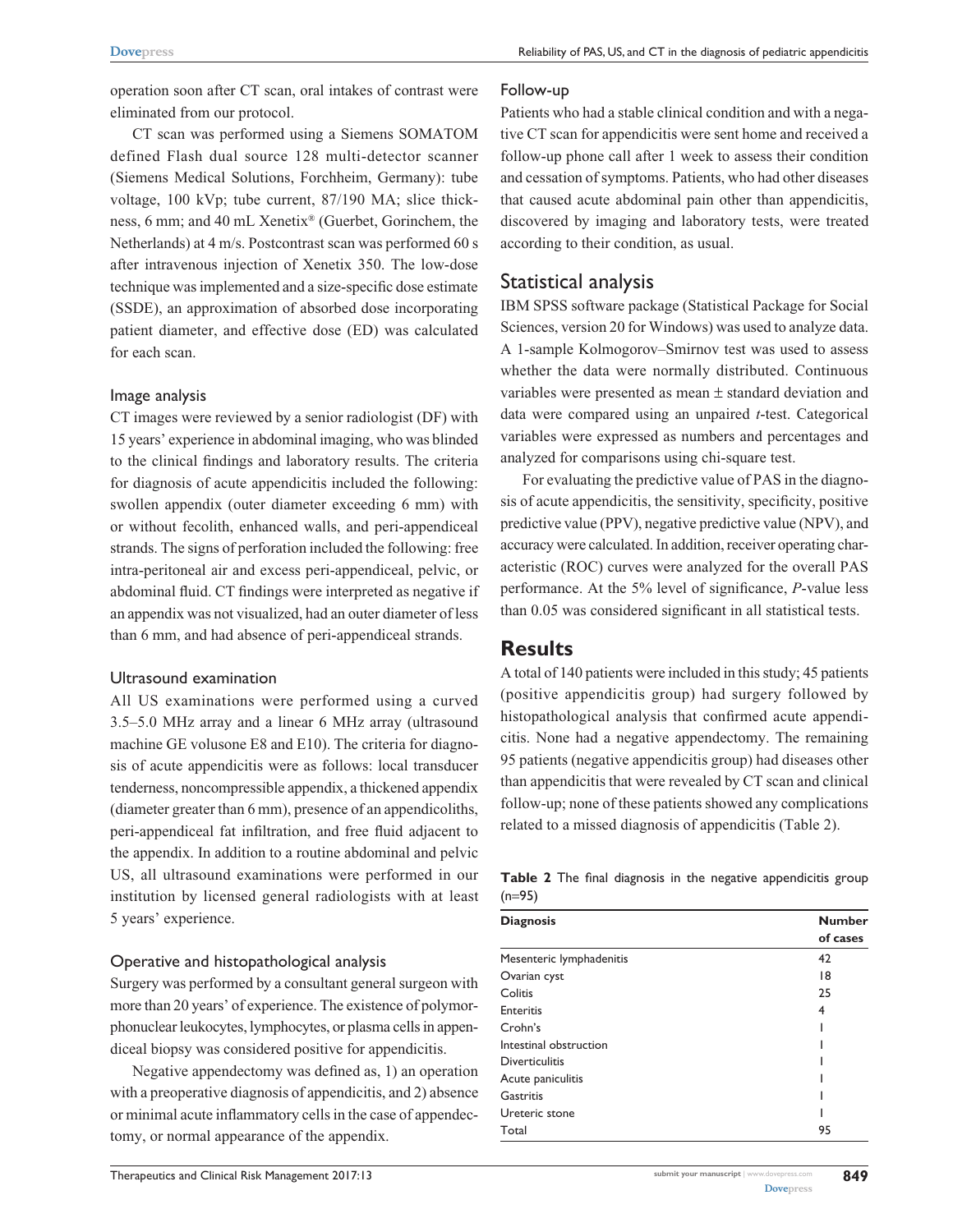**Table 3** Demographic and clinical characteristics of all study patients (n=140)<sup>a</sup>

|                                 | <b>Appendicitis</b><br>$(n=45)$ | No appendicitis P-value<br>$(n=95)$ |                                                |
|---------------------------------|---------------------------------|-------------------------------------|------------------------------------------------|
| Age (years)                     | $13.1 \pm 4$                    | $13.2 + 3.9$                        | $P = 0.885b$<br><i>t</i> -value $=-0.144$      |
| Gender                          |                                 |                                     |                                                |
| Male                            | 27 (60%)                        | 50 (54%)                            | $\chi^2 = 0.6699$                              |
| Female                          | 18 (40%)                        | 45 (46%)                            | $P = 0.413c$                                   |
| Weight (kg)                     | $45.65 \pm 18.2$                | $47.2 + 19$                         | $t$ -value $=$ 0.586<br>$P = 0.559b$           |
| Symptoms<br>duration (days)     | $1.85 + 0.56$                   | $2.0 + 1.11$                        | $P=0.210b$<br>t-value $=1.258$                 |
| Pediatric<br>appendicitis score | $5.34 \pm 1.15$                 | $2.48 + 1.11$                       | t-value $=-17.947$<br>$P < 0.001$ <sup>b</sup> |

Notes: <sup>a</sup>Continuous variables are presented as mean ± standard deviation; categorical variables as numbers with percentages; <sup>b</sup>Unpaired *t*-test, <sup>c</sup>chi-square test.

Out of 140 patients included in this study, 77 were males and 63 were females. No significant difference was found between the positive and negative appendicitis groups regarding patients' gender or weight. Patients' ages ranged from 4 to 16 years and their mean age was  $(11\pm0.67 \text{ years})$ . Table 3 summarizes the demographic data.

All patients (n=140) included in this study underwent CT scan; it was the initial imaging in 102 patients and subsequently US imaging was performed for the remaining 38 patients. Forty-four patients had radiological findings coping with acute appendicitis in CT examination, which was correlated with the histopathological findings: 16 showed dense fecolith; perforation was noted in 7 (3 of them were associated with fecolith as shown in Figure 1); and 1 was associated with an acute abscess. The most common location of the appendix with inflammation was pelvic region (19 cases, 42%) followed by retrocecal (16 cases, 36%). Table 4 summarizes radiological signs of patients.

Only 1 patient was misdiagnosed by CT as having a normal appendix with a probably complicated right ovarian cyst. As this patient had persistent pain and tenderness in right iliac fossa, she was referred to laparoscopic surgery that revealed mild inflammation in her appendix with right corpus luteum cyst.

CT examination showed a sensitivity of 97.8% (95% confidence interval  $\text{[CI]} = 88.2\% - 99.9\%$ , specificity of 100% (95% CI =96.2%–100%), PPV of 100%, NPV of 98.7% (95% CI =93.2%–99.9%), and an accuracy of 99.3%.



Figure I Preoperative postcontrast abdominal-pelvic CT scan of a child aged 14 years, who presented with abdominal pain and vomiting (PAS score =5). **Notes:** (**A** and **B**) Coronal reformatted images showed distended appendix with thick edematous walls, diameter 15 mm (long black arrow in **A**), which contains fecolith (short double black arrows in **A**). A tiny focus of air near its tip denoting contained perforation (white arrow in **B**); multiple associated regional and mesenteric lymph nodes (black arrows in **B**). (**C**) Axial image showed distended appendix with thick edematous walls surrounded by peri-appendiceal fat stranding, and mild peri-appendiceal fluid (black arrow in **C**).

**Abbreviations:** PAS, pediatric appendicitis score; CT, computed tomography.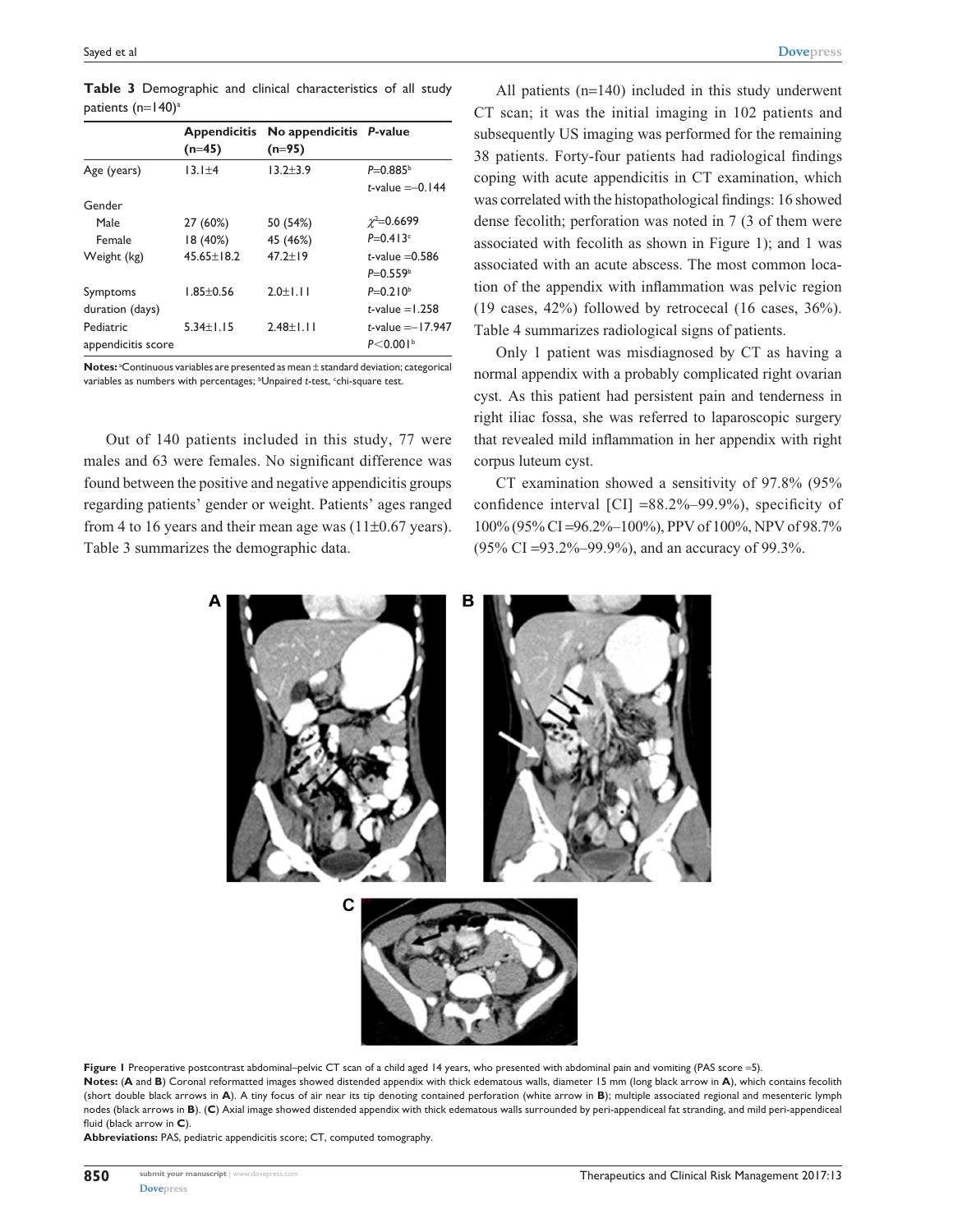**Table 4** Computed tomography (CT) findings in positive appendicitis cases

| <b>CT</b> findings                           | Patients (n) |
|----------------------------------------------|--------------|
| Edematous wall                               | 44           |
| Perforation                                  | 8            |
| Fecolith                                     | 16           |
| Fecolith associated with perforation         | 3            |
| Enlarged regional and mesenteric lymph nodes | 24           |
| Abscess                                      |              |
| According to the appendix location           |              |
| Pelvic                                       | 19           |
| Retrocecal                                   | 16           |
| Subhepatic                                   | 2            |
| Anterior                                     | 7            |

The mean dose-length product was 150 mGy/cm (ranging from 115 to 200 mGy/cm) and mean effective dose of radiation was 3.1 mSv (ranging from 2.2 to 3.4 mSv).

The abdominal US examination was the initial imaging in 38 patients; it gave true positive results in 10 cases (26.3%), true negative in 17 cases (44.7%), false negative (missed appendicitis) in 8 cases (21%), and false positive (negative appendectomy) in 3 cases (7.9%). It showed a sensitivity of 55.6% (95% CI = 30.8%–78.5%), specificity of 85% (95% CI = 62.1%–96.8%), PPV of 76.9% (95%) CI =  $52\% - 91\%$ ), NPV of 68% (95% CI =  $55.1\% - 78.6\%$ ), and an accuracy of 71%. In 2 patients (who were negative for appendicitis), abdominal US examination revealed right ovarian cysts 3 cm and 3.5 cm in diameter, respectively.

Following Poortman's model<sup>10</sup> (which consisted of combination of US as the primary examination followed by CT in nondiagnostic US examination) yielded a sensitivity of 100% (95% CI =81.5%–100%), specificity of 85% (95%  $CI = 62.1\% - 94.5\%$ , PPV of 85.7% (95% CI = 67.9% – 78.6%), an accuracy of 92%, negative appendectomy rate of 7.9%, and no missed positive appendicitis cases. It alone would have avoided the use of CT in 13/38 cases.

There was a significant difference between the PAS in positive and negative appendicitis groups  $(P<0.001)$ . In this study, PAS score  $\geq$  5 was found to be the best cutoff point compatible with acute appendicitis; it resulted in a sensitivity of 95% (95% CI = 29%–98%), specificity of 84% (95% CI =76%–90%), PPV of 82% (95% CI =73%–89%), NPV of 82% (95% CI =73%–89%), and accuracy of 89% (as shown in Figure 2). Further analysis of PAS showed that it is more useful as an exclusive tool;  $PAS \geq 2$  showed the highest sensitivity of 97.8% (95% CI =88.2%–99.9%) with only a single false negative case (missed appendicitis), whereas using higher cutoff value (PAS  $\geq$ 7) showed the highest specificity 97.9% (95% CI = 2.6%–99.7%) with only 2 cases of negative appendectomy (Table 5).



**Figure 2** Receiver operating characteristic curve for the performance of pediatric appendicitis score. **Note:** Area under curve (95% confidence interval) =0.951 (0.923–0.979).

On comparing low-dose CT, US, Poortman's model, and PAS (using a cutoff value  $\geq$  5), low-dose CT showed the highest accuracy, whereas US showed the lowest (Table 6).

On one side, there was a significant difference in accuracy between low-dose CT scans and PAS ( $P$ <0.001), and on the other side, there was a significant difference between Poortman's model and US  $(P<0.02)$ .

Finally, we propose a diagnostic scheme that depends on the clinical score (PAS) as an initial diagnostic tool followed by US examination (if PAS is in the range of 3–6), preserving low-dose CT as the last step for cases with inconclusive US findings (as shown in Figure 3). Following this scheme would have eliminated the use of CT for at least 47/140 (33.6%) patients who had PAS  $\leq$  2 or  $\geq$  7. Unfortunately, not all patients included in this study had US examination; however, following this scheme for the remaining 38 patients who had initial US examination would have avoided the use of CT in 7 cases (PAS 3–6 and positive US findings).

## **Discussion**

Owing to its high diagnostic accuracy, CT is utilized widely in the management of appendicitis, but this trend is accompanied by an increased radiation exposure and long-term

**Table 5** Sensitivity and specificity of PAS values (using 3 different cutoff points) in all subjects (n=140), according to final diagnosis

| <b>PAS</b> cutoff | <b>Sensitivity</b>     | <b>Specificity</b>  | <b>Accuracy</b> |
|-------------------|------------------------|---------------------|-----------------|
| $PAS \ge 2$       | 97.8%                  | 26.3%               | 49.3%           |
|                   | $(95\%$ CI: 88.2-99.9) | (95% CI: 17.8–36.4) |                 |
| $PAS \geq 5$      | 95%                    | 84%                 | 89%             |
|                   | (95% CI: 29–98)        | (95% CI: 76-90)     |                 |
| $PAS \ge 7$       | 42.2%                  | 97.9%               | 73%             |
|                   | (95% CI: 27.7–57.9)    | (95% CI: 92.6-99.7) |                 |

**Abbreviations:** PAS, pediatric appendicitis score; CI, confidence interval.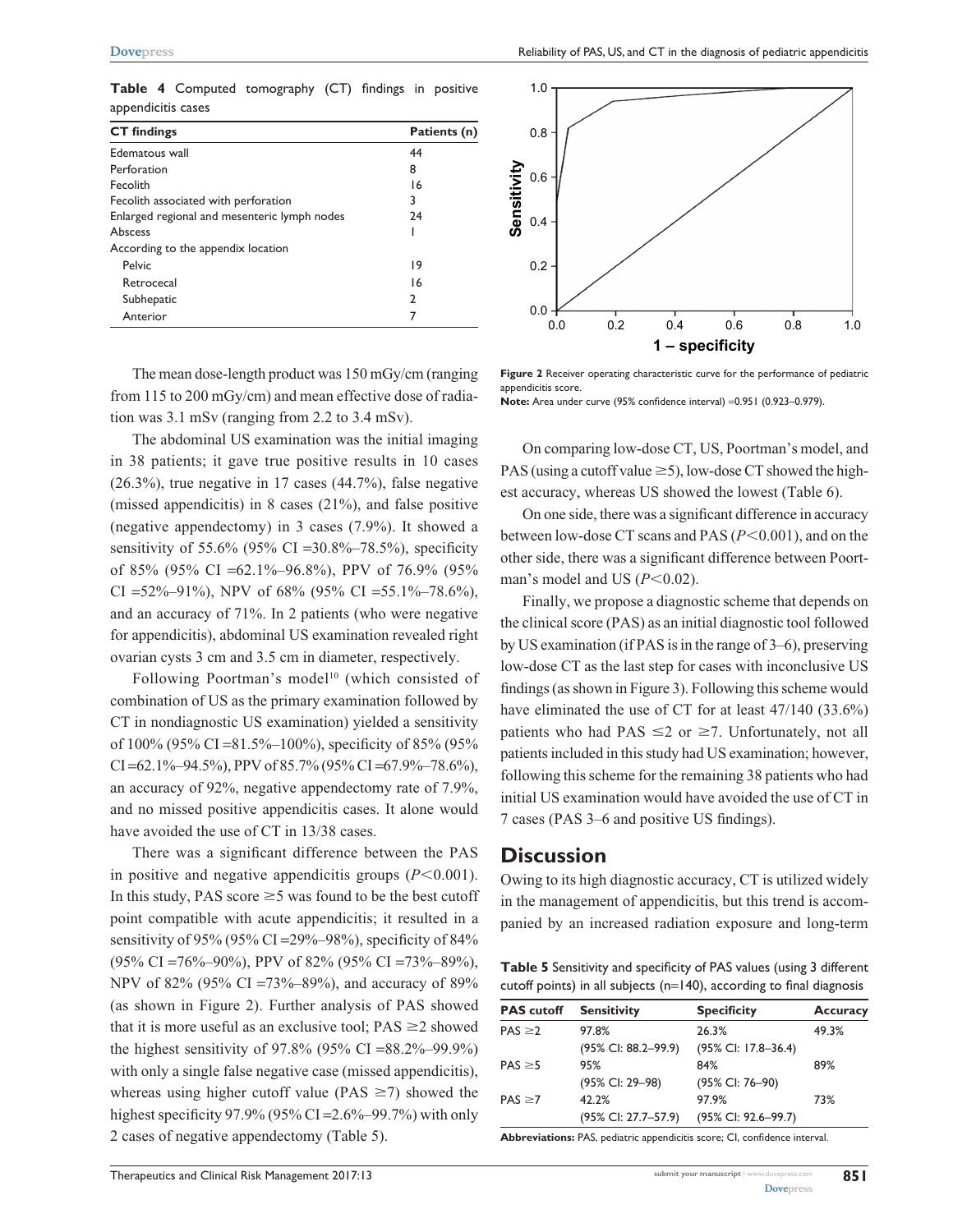|  |  |  |  |  | <b>Table 6</b> Comparison of performance between CT, US, Poortman's model, and PAS |  |
|--|--|--|--|--|------------------------------------------------------------------------------------|--|
|--|--|--|--|--|------------------------------------------------------------------------------------|--|

|                           | $PAS \geq 5$ | CТ        | US       | Poortman's model |  |
|---------------------------|--------------|-----------|----------|------------------|--|
|                           | $(n=140)$    | $(n=140)$ | $(n=38)$ | $(n=38)$         |  |
| Sensitivity               | 95%          | 97.8%     | 55.6%    | 100%             |  |
| Specificity               | 84%          | 100%      | 85%      | 85%              |  |
| Positive predictive value | 82%          | 100%      | 76.9%    | 85.7%            |  |
| Negative predictive value | 82%          | 98.7%     | 68%      | 100%             |  |
| Accuracy                  | 89%          | 99.3%     | 71%      | 92%              |  |
| Negative appendectomy     | 4(2.8%)      | 0         | 3(7.9%)  | 3(7.9%)          |  |
| (false positive)          |              |           |          |                  |  |
| Missed appendicitis       | 9(6.4%)      | (0.7%)    | 8(21%)   | 0                |  |
| (false negative)          |              |           |          |                  |  |

**Abbreviations:** CT, computed tomography; PAS, pediatric appendicitis score; US, ultrasound.

cancer risks.4 Two main pathways have been suggested to decrease these hazards and maintain high diagnostic accuracy; first to decrease the radiation dose by implementing a low-dose protocol in pediatric CT (image gently), and second, to decrease the utilization of CT by using a clinical score and US examination either alone or prior to CT, which can be performed in case of doubt (this decision should be made wisely).

In the current study, a low-dose protocol was used for all patients with a mean radiation dose of 3.1 mSv. Although the low-dose technique resulted in reduced quality of images it did not affect the diagnostic accuracy. CT examination showed a sensitivity of 97.8%, specificity of 100%, and an accuracy of 99.3%. These results agree with other studies $11-14$ in which the authors have reported no significant difference in sensitivity, specificity, negative appendectomy, or missed appendicitis rate between low-dose protocol and regular CT scan.

In the current study, graded compression US was performed for a relatively small group of patients (38 cases). It



**Figure 3** A suggested scheme for the diagnosis of appendicitis using PAS, US, and low-dose CT scan.

**Abbreviations:** PAS, pediatric appendicitis score; US, ultrasound; CT, computed tomography; -ve, negative; +ve, positive.

had less sensitivity (55.6%), specificity (85%), and accuracy (71%) compared to CT, which could be attributed to 2 main reasons. First, all sonographic examinations were performed in our institution by a general radiologist, not by a pediatric sonologist; second, owing to the high percentage of a retrocecal position of the appendix (36%) which hindered its detection by the US.

Poortman et al<sup>10</sup> suggested a diagnostic model for appendicitis that included graded compression US as the initial imaging modality followed by CT only in nondiagnostic US examination. Applying this model to a relatively small group of patients in the current study, it was found that primary US examination dramatically improved the sensitivity (100%), specificity (85%), and accuracy (92%), and yielded a negative appendectomy rate of 8% and no missed appendicitis. These results are similar to those in the studies of Poortman et al10 (sensitivity of 100%, specificity of 86%, and negative appendectomy  $8\%$ ), Ramarajan et al<sup>15</sup> (sensitivity of 99%, specificity of 91%, and negative appendectomy 7%), and Thirumoorthi et al<sup>16</sup> (sensitivity of 94.2%, specificity of 97.5%, negative appendectomy 1.8%, and missed appendicitis 0%).

One study reported an increasing trend of using US as the first imaging tool (about 69% instead of 32.6%) during the period from 2008 through 2013, whereas the use of CT was decreased.18 In the current study, US examination was the initial imaging modality in 27% of the cases suspected to have appendicitis. In contradiction to other studies which reported utilization of preoperative CT in about 40% of the cases,  $17-19$  in our study, all patients undergoing appendectomy had received a preoperative CT, even if the patient had a US diagnosis of appendicitis. The reasons behind this could be that surgeons in our region have less trust in US results as compared to CT, which has higher sensitivity, specificity, and is indeed less operator-dependent. Although CT is more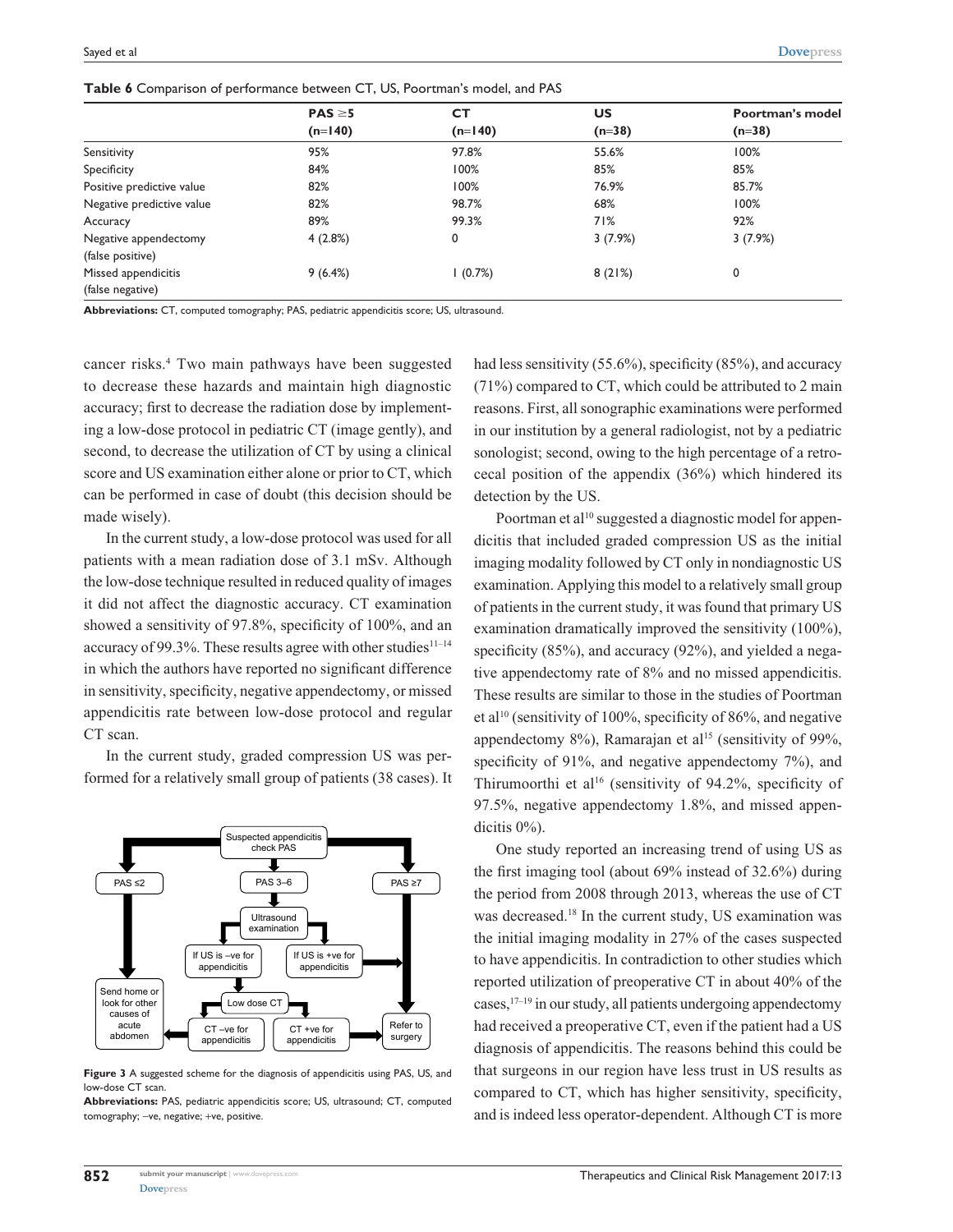expensive than US, it is still less expensive than the cost of negative appendectomy or managing complications such as a perforated appendix. Furthermore, physicians find difficulty in convincing some parents of the diagnosis of acute appendicitis based only on clinical and US findings; they believe that CT scan can be less harmful than doing unnecessary appendectomy with possible surgical complications.

The main drawback of US is that it is highly operatordependent and its accuracy is affected dramatically by the examiner's own experience. That is why CT scan utilization is higher in general hospitals (including our hospital) when compared to specialized pediatric hospitals. This is in agreement with Kotagal et al<sup>17</sup> who noted 8 times higher use of CT in nonpediatric hospitals.

Appendicitis scoring systems have been developed as a diagnostic tool to improve the decision-making process in patients with suspected acute appendicitis.20 In the current study, PAS score  $\geq$ 5 was found to be the best cutoff point compatible with acute appendicitis, with a sensitivity of 95%, specificity of 84%, and an accuracy of 89%. However, there was still a significant difference in accuracy between lowdose CT and PAS. In this study, it has been found that relying on a single PAS cutoff value would result in a negative appendectomy in 4 cases (2.8%) and missed appendicitis in 9 cases (6.4%). Other studies suggested a modified pathway utilizing both PAS and imaging; Lourenco et  $al<sup>21</sup>$  suggested that patients with a PAS of 1 to 3 could be discharged without further imaging examination, patients who had a PAS of 4 to 6 would require further imaging examination, and those who had a PAS of 7 to 10 required surgical consultation without imaging examination. Similarly, Goldman et  $a^{22}$ reported that a score of 7 or greater is valid for the diagnosis of appendicitis and a score of 2 or under is valid for the exclusion of appendicitis; and Zúñiga et al $^{23}$  found that at PAS of  $\leq$ 3 no patients were diagnosed with acute appendicitis, and if all patients with PAS of 8 or higher were operated on, there was a 5% rate of negative appendectomy.

Similarly, in the current study, we found that using  $PAS \leq 2$  to exclude the diagnosis of appendicitis would have led to missing only 1 case (0.7%), whereas using  $PAS \ge 7$  as an indication for surgery would have led to negative appendectomy in 2 cases (1.4%); the rest of the patients having PAS between 3 and 6 were in need of further imaging studies. Accordingly, we have proposed a diagnostic scheme for acute appendicitis (Figure 3) that combines three diagnostic tools (PAS, US, and low-dose CT). Obviously, following this pathway will result in fewer cases of missed appendicitis or negative appendectomy as compared to using US or PAS

alone, whilst also lowering CT utilization. We found that following this scheme would have eliminated the use of CT for at least 33.6% (47/140) of the patients who had PAS  $\leq$  2 or  $\geq$  7, and in 7 patients who had initial US examination before CT. In contrast, these results disagree with Srinivasan et al<sup>24</sup> who found little benefit in performing CT for patients with  $PAS \leq 6$  and negative US findings. Again, this could be attributed to the fact that our study was conducted in a general hospital and not in a tertiary pediatric center, and because US was performed by general radiologists and not pediatric sonologists. However, Rezak et al<sup>25</sup> reported about 27% theoretical decrease in CT utilization in children with suspected appendicitis with modified Alvarado score (5–7).

In the current study, PAS that equals 5 or more was found to be the best cutoff value for diagnosis of appendicitis; however, this value is less than that found by several other studies including Samuel<sup>9</sup> who created this score system back in 2002. This difference could be attributed to inherited difference between prospective and retrospective study. In the current study, examination of patients was performed by pediatricians and not by pediatric surgeons who could have underestimated the clinical signs. Other factors related to local population habits, such as giving children several analgesics and antipyretics without medical prescription, which could mask clinical signs. Another factor is difficulty in communication, as our hospital serves patients coming from multiple nationalities with different languages. To our knowledge, this is the first study to assess the validity of PAS as a diagnostic tool for pediatric appendicitis in our region; further large prospective multicenter study is recommended to clarify more its diagnostic value.

There are some limitations in this study. First, the overall low number of cases included and the even fewer cases that had US examinations. As the number of patients who had US examination was less than those who had CT examination, we were not able to apply Poortman's model and our final diagnostic scheme for all cases. Second, all cases had low-dose CT examination performed, and we were not able to compare between low and ordinary dose CT in order to get true measurements of degree of dose reduction. Finally, the retrospective nature of this study hindered our ability to assess the feasibility of the suggested diagnostic scheme on daily work instead of assumption.

## **Conclusion**

Although CT remains the most accurate and less operatordependent diagnostic tool for pediatric appendicitis, radiation hazards could be minimized using PAS as an excluding tool